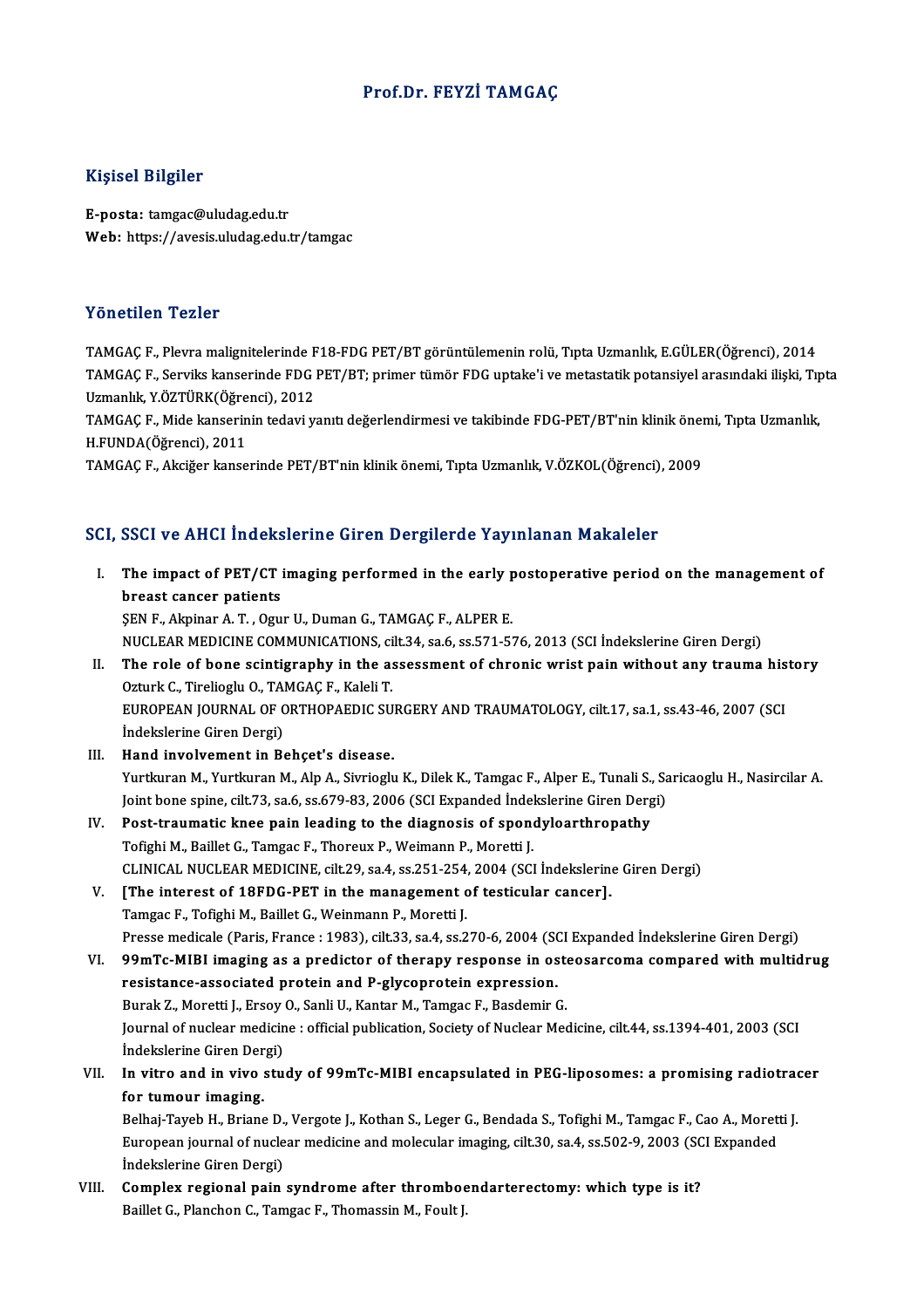Clinical nuclear medicine, cilt.27, sa.9, ss.619-21, 2002 (SCI Expanded İndekslerine Giren Dergi)<br>Assessment of malignangu in nulmanany losiona: EDC dual head seingidanes semma IX. Assessment of malignancy in pulmonary lesions: FDG dual-head coincidence gamma camera imaging<br>in association with serum tumor marker measurement. Clinical nuclear medicine, cilt.27, sa.9, ss.619-21, 2002 (SCI Exp<br>Assessment of malignancy in pulmonary lesions: FDG d<br>in association with serum tumor marker measurement.<br>Boussen V. Moretti L.L. Weinmann B. Sefi N. Tomges Assessment of malignancy in pulmonary lesions: FDG dual-head coincidence gamma camera imagin<br>in association with serum tumor marker measurement.<br>Bousson V., Moretti J. L. , Weinmann P., Safi N., Tamgac F., Groiselle C., de in association with serum tumor marker measurement.<br>Bousson V., Moretti J. L. , Weinmann P., Safi N., Tamgac F., Groiselle C., de Beco V., Hillali Y., Valeyre D., Brea<br>Journal of nuclear medicine : official publication, So Bousson V., Moretti J. L. , V<br>Journal of nuclear medicin<br>İndekslerine Giren Dergi)<br>A simple method to inc Journal of nuclear medicine : official publication, Society of Nuclear Medicine, cilt.41, ss.1801-7, 2000 (SCI<br>Indekslerine Giren Dergi)<br>X. A simple method to increase the diagnostic efficiency of gastroesophageal scintigr Indekslerine Giren Der<br>A simple method to<br>knee-chest position.<br>Akbupar A T - Alper E A simple method to increase the diagnostic efficiency<br>knee-chest position.<br>Akbunar A. T. , Alper E., Nak S., Konuk N., Erkal B., Tamgac F.<br>Clinical pucker medicine, silt 24, sa 11, sa 942, 4, 1999. (SCLE knee-chest position.<br>Akbunar A. T. , Alper E., Nak S., Konuk N., Erkal B., Tamgac F.<br>Clinical nuclear medicine, cilt.24, sa.11, ss.842-4, 1999 (SCI Expanded İndekslerine Giren Dergi)<br>Probobility of malignangy in nulmonary Akbunar A. T., Alper E., Nak S., Konuk N., Erkal B., Tamgac F.<br>Clinical nuclear medicine, cilt.24, sa.11, ss.842-4, 1999 (SCI Expanded Indekslerine Giren Dergi)<br>XI. Probability of malignancy in pulmonary lesions: 2 (fluori Clinical nuclear medicine, cilt.24, sa.11, ss.842-4, 1999 (SCI Expanded Indekslerine Giren<br>Probability of malignancy in pulmonary lesions: 2 (fluorine) 18 fluoro 2 deox<br>detection emission tomography (CDET) versus serum mar Bousson V., Moretti J., Safi N., Tamgac F., De Beco V., Coulon M., Valeyre D., Breau J. detection emission tomography (CDET) versus serum markers of lung can<br>Bousson V., Moretti J., Safi N., Tamgac F., De Beco V., Coulon M., Valeyre D., Breau J.<br>JOURNAL OF NUCLEAR MEDICINE, cilt.40, sa.5, 1999 (SCI İndeksleri XII. Is technetium-99m-MIBI a relevant tracer to tumor response to chemotherapy of bone lesions? JOURNAL OF NUCLEAR MEDICINE, cilt.40, sa.5,<br>Is technetium-99m-MIBI a relevant tracer<br>Moretti J. L. , Tamgac F., Weinmann P., Baillet G.<br>Journal of nuclear modisine : official nublication Journal of nuclear medicine : official publication, Society of Nuclear Medicine, cilt.39, ss.928, 1998 (SCI İndekslerine<br>Giren Dergi) Moretti J. L., Tamgac F., Weinmann P., Baillet G. XIII. If that is the left ureter, where is the left kidney? Giren Dergi)<br>If that is the left ureter, where<br>Akbunar A. T. , Alper E., Tamgac F.<br>Journal of nuclear modicine : offici Journal of nuclear medicine : official publication, Society of Nuclear Medicine, cilt.39, 1998 (SCI İndekslerine Giren<br>Dergi) Akbuna<br>Journal<br>Dergi)<br>Pole O Journal of nuclear medicine : official publication, Society of Nuclear Medicine, cilt. 39, 1998 (SCI İndekslerine Gire<br>Dergi)<br>XIV. Role of lung retention of iodine-123 iodoamphetamine in the effect of smoking on global cer Dergi)<br><mark>Role of lun<sub>!</sub><br>blood flow.</mark><br>Moretti I I Role of lung retention of iodine-123 iodo:<br>blood flow.<br>Moretti J. L. , Baillet G., Tamgac F., Weinmann P.<br>European iournal of nuclear modicine, silt 24, st blood flow.<br>Moretti J. L. , Baillet G., Tamgac F., Weinmann P.<br>European journal of nuclear medicine, cilt.24, ss.1331, 1997 (SCI İndekslerine Giren Dergi)<br>Trasers of sanser sells in nuclear onselesy. Moretti J. L. , Baillet G., Tamgac F., Weinmann P.<br>European journal of nuclear medicine, cilt.24, ss.1331, 1997 (S<br>XV. Tracers of cancer cells in nuclear oncology.<br>Tamgac F., Baillet G., Moretti J., Safi N., Weinmann P., d European journal of nuclear medicine, cilt.24, ss.1331, 1997 (S<br>Tracers of cancer cells in nuclear oncology.<br>Tamgac F., Baillet G., Moretti J., Safi N., Weinmann P., deBeco V.<br>MEDECINE NUCLEAURE silt 21, 88 5, 88,292,298, Tracers of cancer cells in nuclear oncology.<br>Tamgac F., Baillet G., Moretti J., Safi N., Weinmann P., deBeco V.<br>MEDECINE NUCLEAIRE, cilt.21, sa.5, ss.293-298, 1997 (SCI İndekslerine Giren Dergi)<br>Te 99m HMDB imaging of a la XVI. Tc-99m HMDP imaging of a large chondrosarcoma of the knee<br>Tamgac F., Baillet G., Dauthieux P., Cornelie C., Moretti J. MEDECINE NUCLEAIRE, cilt.21, sa.5, ss.293-298, 1997 (1<br>Tc-99m HMDP imaging of a large chondrosarcom<br>Tamgac F., Baillet G., Dauthieux P., Cornelie C., Moretti J.<br>CLINICAL NUCLEAR MEDICINE si<sup>lt.22</sup>, so 4, ss.254, 355 Tc-99m HMDP imaging of a large chondrosarcoma of the knee<br>Tamgac F., Baillet G., Dauthieux P., Cornelie C., Moretti J.<br>CLINICAL NUCLEAR MEDICINE, cilt.22, sa.4, ss.254-255, 1997 (SCI İndekslerine Giren Dergi)<br>The museordiu XVII. The myocardium and brain SPECT findings in organophosphate poisoning.<br>Ozyurt G., Yilmazlar A., Tamgaç F., Kaplan N. CLINICAL NUCLEAR MEDICINE, cilt.22, sa.4,<br>The myocardium and brain SPECT find<br>Ozyurt G., Yilmazlar A., Tamgaç F., Kaplan N. The myocardium and brain SPECT findings in organophosphate poisoning.<br>Ozyurt G., Yilmazlar A., Tamgaç F., Kaplan N.<br>European journal of emergency medicine : official journal of the European Society for Emergency Medicine, Ozyurt G., Yilmazlar A., Tamgaç F., Kaplan N.<br>European journal of emergency medicine : official journa<br>ss.29-31, 1997 (SCI Expanded İndekslerine Giren Dergi)<br>Asute puelanenbritis in edults: Composison beture European journal of emergency medicine : official journal of the European Society for Emergency Medicine,<br>ss.29-31, 1997 (SCI Expanded Indekslerine Giren Dergi)<br>XVIII. Acute pyelonephritis in adults: Comparison between DMS ss.29-31, 1997 (SCI Expanded Indekslerine Giren Dergi)<br>Acute pyelonephritis in adults: Comparison betwe<br>tomography Acute pyelonephritis in adults: Comparison between DMSA-Tc-99m scintigrap<br>tomography<br>Moretti J., Tamgac F., Baillet G., Weinmann P., Krief S., Rocchisani J., Buchet P., Meyrier A.<br>MEDECINE NUCLEAIRE IMACERIE FONCTIONNELLE MEDECINE NUCLEAIRE-IMAGERIE FONCTIONNELLE ET METABOLIQUE, cilt.21, sa.2, ss.72-76, 1997 (SCI Indekslerine Giren Dergi) Moretti J., Tamgac F., Baillet G., Weinmann P., Krief S., Rocchisani J., Buchet P., Meyrier A. MEDECINE NUCLEAIRE-IMAGERIE FONCTIONNELLE<br>
indekslerine Giren Dergi)<br>XIX. Cocaine: From addiction to functional imaging.<br>
Tomgas E. Baillet C. Moretti L. Tikofeki B. Indekslerine Giren Dergi)<br>Cocaine: From addiction to functiona<br>Tamgac F., Baillet G., Moretti J., Tikofski R.<br>MEDECINE NUCLEAIDE silt 21, 82,1, 86,6 Cocaine: From addiction to functional imaging.<br>Tamgac F., Baillet G., Moretti J., Tikofski R.<br>MEDECINE NUCLEAIRE, cilt.21, sa.1, ss.6-14, 1997 (SCI İndekslerine Giren Dergi)<br>Viaualization of nonilları: thuroid carginoma an Tamgac F., Baillet G., Moretti J., Tikofski R.<br>MEDECINE NUCLEAIRE, cilt.21, sa.1, ss.6-14, 1997 (SCI İndekslerine Giren Dergi)<br>XX. Visualization of papillary thyroid carcinoma and its metastatic lymph nodes. Images wit MEDECINE NUCLEAIRE, cilt.21, sa.1, ss.6-14, 1997 (Visualization of papillary thyroid carcinoma<br>pertechnetate, Tl-201, and Tc-99m sestamibi.<br>Alper E. Althuner T. Temses E Visualization of papillary th<br>pertechnetate, Tl-201, and '<br>Alper E., Akbunar T., Tamgac F.<br>Clinical pucker medicine, cilt 21 pertechnetate, Tl-201, and Tc-99m sestamibi.<br>Alper E., Akbunar T., Tamgac F.<br>Clinical nuclear medicine, cilt.21, sa.10, ss.815-6, 1996 (SCI Expanded İndekslerine Giren Dergi)<br>99Tem HMBAQ brajn SBET in nationta with neaudat Alper E., Akbunar T., Tamgac F.<br>Clinical nuclear medicine, cilt.21, sa.10, ss.815-6, 1996 (SCI Expanded Indek<br>XXI. 99Tcm-HMPAO brain SPET in patients with pseudotumour cerebri.<br>Reliev M. Temgac E. Alper E. Zerifogly M. Bor Clinical nuclear medicine, cilt.21, sa.10, ss.815-6, 1996 (SCI Expande<br>99Tcm-HMPAO brain SPET in patients with pseudotumour of<br>Bakar M., Tamgac F., Alper E., Zarifoglu M., Bora I., Turan F., Ogul E.<br>Nuclear medicine commun 99Tcm-HMPAO brain SPET in patients with pseudotumour cerebri.<br>Bakar M., Tamgac F., Alper E., Zarifoglu M., Bora I., Turan F., Ogul E.<br>Nuclear medicine communications, cilt.17, sa.8, ss.696-700, 1996 (SCI Expanded İndeksler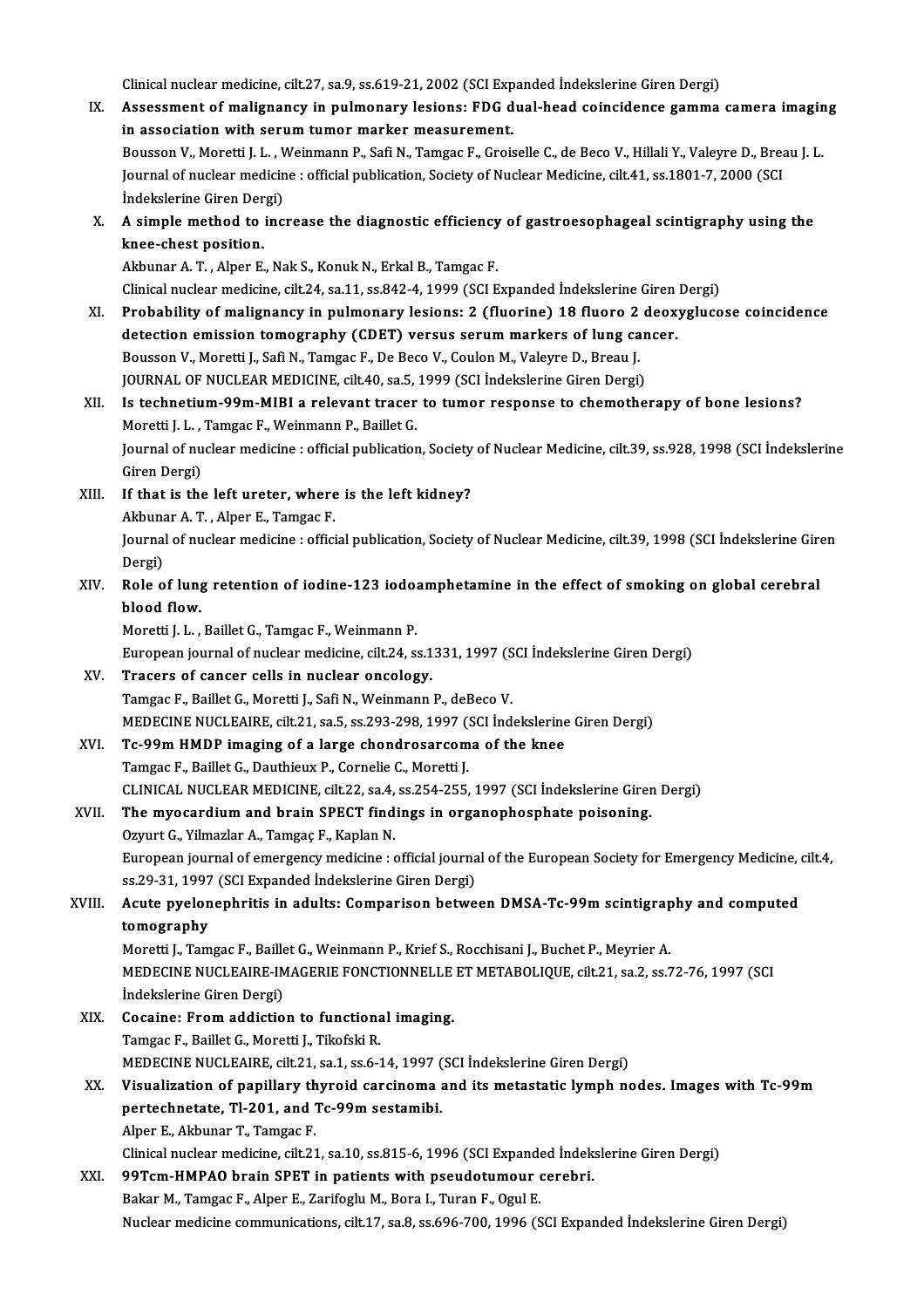XXI . Assessment of renal functional changes fol owing transurethral prostatectomy using Tc-99m Assessment of rena<br>ethylenedicysteine.<br>Alper E. Althuner A. 7 Assessment of renal functional changes following transure<br>ethylenedicysteine.<br>Alper E., Akbunar A., Tamgac F., Akinci H., Yavascaoglu I., Simsek U.<br>JOUPMAL OF NUCLEAR MEDICINE silt 27, 28 5, 28,1202, 1906 (SCL ethylenedicysteine.<br>Alper E., Akbunar A., Tamgac F., Akinci H., Yavascaoglu I., Simsek U.<br>JOURNAL OF NUCLEAR MEDICINE, cilt.37, sa.5, ss.1292, 1996 (SCI İndekslerine Giren Dergi)<br>Eutraskalatal assumulation of Ts.99m HMDB i Alper E., Akbunar A., Tamgac F., Akinci H., Yavascaoglu I., Simsek U.<br>JOURNAL OF NUCLEAR MEDICINE, cilt.37, sa.5, ss.1292, 1996 (SCI İndekslerine Giren<br>XXIII. Extraskeletal accumulation of Tc-99m HMDP in a tuberculous cold JOURNAL OF NUCLEAR MEDICINE, cilt.37, sa.5, ss.1292, 1<br>Extraskeletal accumulation of Tc-99m HMDP in a t<br>Tamgac F., Baillet G., Alper E., Delporte M. P. , Moretti J. L.<br>Clinical nuclear modicine, cilt 20, ss.1092, 1995 (SCL Extraskeletal accumulation of Tc-99m HMDP in a tuberculous cold ab<br>Tamgac F., Baillet G., Alper E., Delporte M. P. , Moretti J. L.<br>Clinical nuclear medicine, cilt.20, ss.1092, 1995 (SCI İndekslerine Giren Dergi)<br>Farly and Tamgac F., Baillet G., Alper E., Delporte M. P. , Moretti J. L.<br>Clinical nuclear medicine, cilt.20, ss.1092, 1995 (SCI İndekslerine Giren Dergi)<br>XXIV. Early and delayed brain SPECT with technetium-99m-ECD and iodine-12 Moretti J. L., Tamgac F., Weinmann P., Caillat-Vigneron N., Belin C. A., Cesaro P., Holman B. L., Defer G. Early and delayed brain SPECT with technetium-99m-ECD and iodine-123-IMP in subacute str<br>Moretti J. L. , Tamgac F., Weinmann P., Caillat-Vigneron N., Belin C. A. , Cesaro P., Holman B. L. , Defer G.<br>Journal of nuclear medi Moretti J. L. , Tamgac F., W<br>Journal of nuclear medicin<br>İndekslerine Giren Dergi)<br>Non-matabad images ur Journal of nuclear medicine : official publication, Society of Nuclear Medicine, cilt.35, ss.1444-9, 1994 (SCI<br>Indekslerine Giren Dergi)<br>XXV. Non-matched images with 123I-IMP and 99mTc-bicisate single-photon emission tomog Indekslerine Giren Dergi)<br>Non-matched images with 123I-IMP and 99mTc-bicisate single-photon emission tomog<br>demonstration of focal hyperaemia during the subacute phase of an ischaemic stroke.<br>Tamges E. Maretti L.L. Defer G. Non-matched images with 123I-IMP and 99mTc-bicisate single-photon emission tomography in the<br>demonstration of focal hyperaemia during the subacute phase of an ischaemic stroke.<br>Tamgac F., Moretti J. L., Defer G., Weinmann demonstration of focal hyperaemia during the subacute phase of an ischaemic st:<br>Tamgac F., Moretti J. L. , Defer G., Weinmann P., Roussi A., Cesaro P.<br>European journal of nuclear medicine, cilt.21, ss.254-7, 1994 (SCI İnde Tamgac F., Moretti J. L. , Defer G., Weinmann P., Roussi A., Cesaro P.<br>European journal of nuclear medicine, cilt.21, ss.254-7, 1994 (SCI İndekslerine Giren Dergi)<br>XXVI. DUAL-ISOTOPE MYOCARDIAL IMAGING - FEASIBILITY, ADVAN European journal of nuclear medicine, cilt.21, ss.254-7, 1994 (SC<br>DUAL-ISOTOPE MYOCARDIAL IMAGING - FEASIBILITY, AI<br>PRELIMINARY-REPORT ON 231 CONSECUTIVE PATIENTS<br>WEINMANN B. FOULTJ J ECULUDEC D. TAMCAC E. BECUTMA) PRELIMINARY-REPORT ON 231 CONSECUTIVE PATIENTS<br>WEINMANN P., FOULT J., LEGULUDEC D., TAMGAC F., RECHTMAN D., NEUMAN A., CAILLATVIGNERON N., MORETTI<br>J. P<br>V.J<br>E. WEINMANN P., FOULT J., LEGULUDEC D., TAMGAC F., RECHTMAN D., NEUMAN A., CAILLATVIGNERON N., MO<br>J.<br>EUROPEAN JOURNAL OF NUCLEAR MEDICINE, cilt.21, sa.3, ss.212-215, 1994 (SCI İndekslerine Giren Dergi)<br>Comparison of brain SBE XXVII. Comparison of brain SPECT using 99mTc-bicisate (L,L-ECD) and [123I]IMP in cortical and subcortical strokes. EUROPEAN JOURNAL<br>Comparison of brain<br>subcortical strokes.<br>Moratti L. Defer C. Comparison of brain SPECT using 99mTc-bicisate (L,L-EC)<br>subcortical strokes.<br>Moretti J. L. , Defer G., Tamgac F., Weinmann P., Belin C., Cesaro P.<br>Journal of cerebral blood flow and metabolism : official journal of

Journal of cerebral blood flow and metabolism: official journal of the International Society of Cerebral Blood Flow<br>and Metabolism, 1994 (SCI İndekslerine Giren Dergi) Moretti J. L. , Defer G., Tamgac F., Weinmann P., Belin (<br>Journal of cerebral blood flow and metabolism : offici:<br>and Metabolism, 1994 (SCI İndekslerine Giren Dergi)

### Diğer Dergilerde Yayınlanan Makaleler

- Iger Dergilerde Yayınlanan Makaleler<br>I. The effects of memory, extra-memorial functions, andneuro-imaging on the prognosis of operated<br>Andnen energied temporal lebe enilensy nationts The effects of memory, extra-memorial functions,<br>andnon-operated temporal lobe epilepsy patients<br>continty ROBA LH, BICAN DEMIR A, BEKAR A, HAKY The effects of memory, extra-memorial functions, andneuro-imaging on the pr<br>andnon-operated temporal lobe epilepsy patients<br>cantürk v., BORA İ. H. , BİCAN DEMİR A., BEKAR A., HAKYEMEZ B., TAMGAÇ F., TÜRKEŞ N.<br>Demineğlu Bil andnon-operated temporal lobe epilepsy patients<br>cantürk v., BORA İ. H. , BİCAN DEMİR A., BEKAR A., HAKYEMEZ B., TAMGAÇ F., TÜRKEŞ N.<br>Demiroğlu Bilim Üniversitesi Florence Nightingale Tıp Dergisi, 2020 (Diğer Kurumların Hak
- II. Semiology, Video-Electroencephalography Monitoring, Neuroimaging, and Neuropsychological Demiroğlu Bilim Üniversitesi Florence Nightingale Tıp Dergisi, 2020 (Diğer Kurumlar<br>Semiology, Video-Electroencephalography Monitoring, Neuroimaging, and<br>Functions in Lateralization/Localization in Extratemporal Lobe Epile Semiology, Video-Electroencephalography Monitoring, N<br>Functions in Lateralization/Localization in Extratempora<br>Gunes A., Demir A., Bora I., Turkes N., HAKYEMEZ B., TAMGAÇ F.<br>FPU EPSL citt 25, ca 2, cs 59, 69, 2019 (ESCL In Functions in Lateralization/Localization in Extratemporal Lol<br>Gunes A., Demir A., Bora I., Turkes N., HAKYEMEZ B., TAMGAÇ F.<br>EPILEPSI, cilt.25, sa.2, ss.59-68, 2019 (ESCI İndekslerine Giren Dergi)<br>Hodskin Lanfoma İslamində Gunes A., Demir A., Bora I., Turkes N., HAKYEMEZ B., TAMGAÇ F.<br>EPILEPSI, cilt.25, sa.2, ss.59-68, 2019 (ESCI İndekslerine Giren Dergi)<br>III. Hodgkin Lenfoma İzleminde Pozitron Emisyon Tomografisi (Pet) Kullanımının Rolü
- KURTM.,ÇETİNTAŞ S.,ÖztürkA.,GÜNEŞN.,EDİNCİKÇ.,ÖZKANL.,TAMGAÇF. Uludağ Üniversitesi Tıp Fakültesi Dergisi, cilt.33, sa.2, ss.51-54, 2007 (Diğer Kurumların Hakemli Dergileri) KURT M., ÇETİNTAŞ S., Öztürk A., GÜNEŞ N., EDİNCİK Ç., ÖZKAN L., TAMGAÇ F.<br>Uludağ Üniversitesi Tıp Fakültesi Dergisi, cilt.33, sa.2, ss.51-54, 2007 (Diğer Kurumların Hakemli Dergileri)<br>IV. Tc-99 HMPAO cerebral SPECT im
- Uludağ Üniversitesi Tıp Fakülte<br>Tc-99 HMPAO cerebral SPE<br>Kahveci F., Bekar A., Tamgac F.<br>Ulusel trauma dergisi Turkisl Tc-99 HMPAO cerebral SPECT imaging in brain death patients with complex spinal automatism.<br>Kahveci F., Bekar A., Tamgac F.<br>Ulusal travma dergisi = Turkish journal of trauma & emergency surgery : TJTES, cilt.8, ss.198-201, Kahveci F., Bekar A., Tamgac F.<br>Ulusal travma dergisi = Turkish<br>Kurumların Hakemli Dergileri)<br>99mTe MAC2 and 99mTe Dl Ulusal travma dergisi = Turkish journal of trauma & emergency surgery : TJTES, cilt.8, ss.198-<br>Kurumların Hakemli Dergileri)<br>V. 99mTc-MAG3 and 99mTc-DMSA in the detection and assessment of pyelonephritis.<br>Tamgas E. Maretti
- Kurumların Hakemli Dergileri)<br>99mTc-MAG3 and 99mTc-DMSA in the detection and assessment of pyelonephritis. Journal of nuclear biology and medicine (Turin, Italy : 1991), cilt.37, ss.62-4, 1993 (Diğer Kurumların Hakemli<br>Dergileri) Tamgac F., Moretti J. L., Rocchisani J. M., Baillet G., Weinmann P.